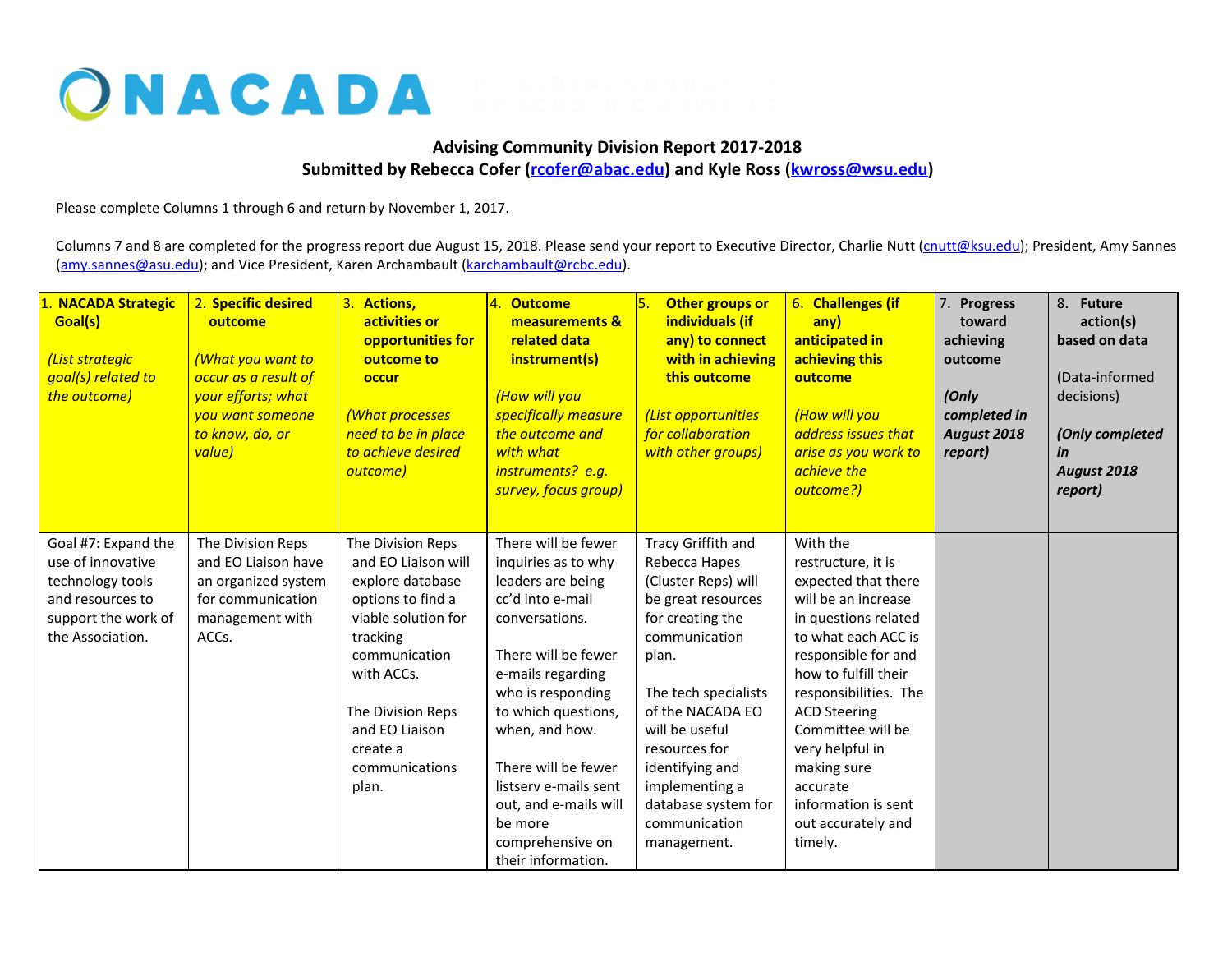| Goal #4: Foster       | The restructure of        | The ACD puts in           | Half of former IG        | <b>ACD Steering</b>       | Considering the     |  |
|-----------------------|---------------------------|---------------------------|--------------------------|---------------------------|---------------------|--|
| inclusive practices   | the Advising              | place and approves        | Chairs volunteer or      | Committee                 | association-wide    |  |
| within the            | <b>Community Division</b> | policies and              | are selected to          | workgroup will be         | support for this    |  |
| Association that      | is complete by            | practices related to      | enter the election       | responsible for           | restructure, there  |  |
| respect the principle | Annual Conference         | the following areas       | cycle for the            | identifying half of       | are no foreseeable  |  |
| of equity and the     | 2018 with the             | affected by the           | 2019-2021 term.          | former IGs to enter       | issues with these   |  |
| diversity of advising | exception of              | restructure:              |                          | the 2019 election         | tasks. However, the |  |
| professionals across  | election of Chairs        |                           | 100% of ACCs             | cycle. This will          | ACD Reps and        |  |
| the vast array of     | from former               | The 2019 election         | participate in the       | involve                   | Cluster Reps will   |  |
| intersections of      | Interest Groups.          | cycle                     | <b>Annual Conference</b> | collaboration with        | meet monthly to     |  |
| identity.             |                           |                           | proposal and             | Cathy Swartz of the       | ensure these tasks  |  |
|                       |                           | Advising                  | sponsorship review       | EO.                       | are completed, and  |  |
| Goal #5: Develop      |                           | Community-Sponsor         | process.                 |                           | that any confusion  |  |
| and sustain effective |                           | ed sessions for the       |                          | Rhonda Baker and          | is cleared.         |  |
| Association           |                           | 2019 Annual               | The process for          | Farrah Turner will        |                     |  |
| leadership.           |                           | Conference                | becoming an AC is        | be involved in the        |                     |  |
|                       |                           |                           | shortened by one         | AC-Sponsored              |                     |  |
| Goal #6: Engage in    |                           | Becoming an               | year.                    | Sessions process.         |                     |  |
| ongoing assessment    |                           | <b>Advising Community</b> |                          |                           |                     |  |
| of all facets of the  |                           |                           | 100% of ACCs are         | The Assessment in         |                     |  |
| Association.          |                           | <b>Rubrics for</b>        | actively involved as     | <b>Advising Community</b> |                     |  |
|                       |                           | maintaining active        | leaders of their         | will be an excellent      |                     |  |
|                       |                           | status for ACs and        | groups, and foster       | group to consult          |                     |  |
|                       |                           | ACCs                      | active participation     | with for establishing     |                     |  |
|                       |                           |                           | by their                 | rubrics.                  |                     |  |
|                       |                           | Financial support for     | membership.              |                           |                     |  |
|                       |                           | former IG Chairs for      |                          | The Finance               |                     |  |
|                       |                           | the 2018 Annual           | 100% of former IG        | Committee will            |                     |  |
|                       |                           | Conference                | Chairs have financial    | need to approve the       |                     |  |
|                       |                           |                           | support to attend        | supplemental              |                     |  |
|                       |                           | <b>ACD Service Awards</b> | the 2018 Fall            | budget request for        |                     |  |
|                       |                           |                           | Division training.       | 2018.                     |                     |  |